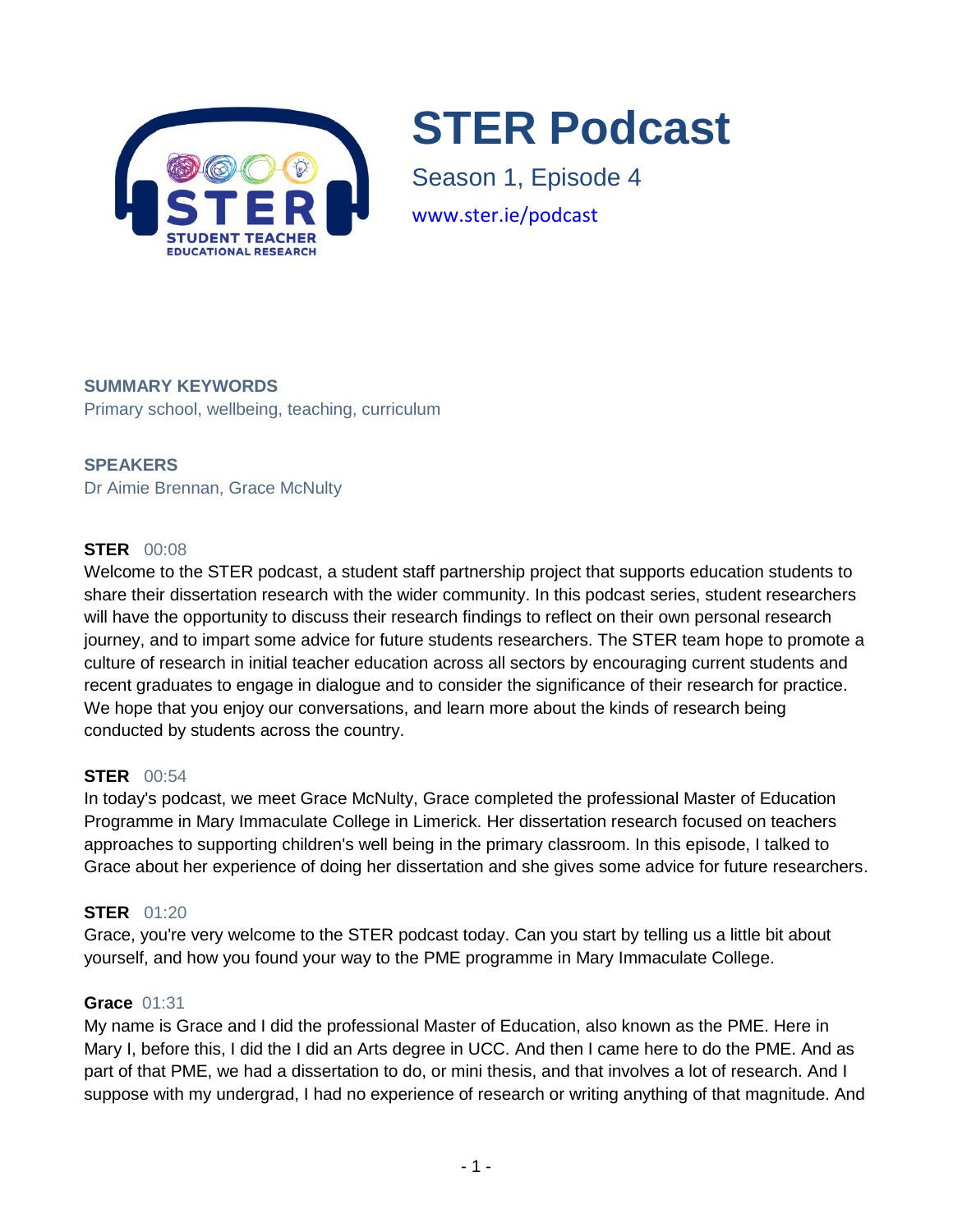I suppose when I was told, 10 to 12,000 words, you have to write on whatever topic your topic is, it was hugely overwhelming, because I had no experience with either research, or writing, or anything of that level. So it was definitely something that I thought was insurmountable. But I eventually did do it. And I have come out the other end, and I'm now a teacher. So it's good to know that there is light the end of the tunnel. So there is life after the dissertation.

## **Aimie** 02:33

Grace when you are doing your undergrad in UCC, what subjects did you do in Arts?

# **Grace** 02:37

I did. So I started in first year with four subjects, which is normal, Spanish, Italian, Irish, and economics. And then I majored in Spanish and economics. So I still trying to figure out what I wanted. And I suppose I always had an interest in languages, and economics. I enjoyed that in leaving cert, so I did that. But I soon realized maybe a bit too late into the course that I wasn't very business minded. But I enjoy the aspect of economics.

# **Aimie** 03:05

So when did you figure out you wanted to be a teacher?

## **Grace** 03:08

Well, I always knew in the back of my mind that I wanted to be teacher, but I was, I suppose, I had to just do something that will kind of leave me options open until I decided it was definitely the primary school I wanted to do. But I certainly always had an interest in education. And like the idea teaching, and I suppose I eventually came to conclusion that there was a primary school teaching that I would love to do. And I'm confident now in my decision, because I work now as a primary school teacher, currently in special education, and I love it. I took scenic route to my profession.

## **Aimie** 03:48

So tell me a little bit about your research, then what was your research question? And how did you go about answering it?

## **Grace** 03:54

Okay, so I suppose in first year of the two year PME, we were asked to think about our potential research topic. And I think it's important to say that my initial first what I had chosen in my initial first year, it did change slightly to what I actually finally went with in the end. And I know that the experience of some of my fellow students, what they chosen first year, changed entirely in second year. So that is possible, and it's doable, and there's no problem. But for my own one, I suppose I wanted in first year, I chose to look at how children's mental health and I suppose adolescent mental health is dealt with in primary school, if at all. And then when I went to my into second year, and I met with my dissertation, she kind of set me on another path and suggested that maybe I changed my topic, not in a completely different direction, but to the, let's say, the broader umbrella of wellbeing. So then my research dissertation was based on children's wellbeing at primary school and teachers approaches to it, and how teachers feel they're prepared to deal with it, and to incorporate it and to address it. So that was, I suppose, how my dissertation topic ended up going. So it started in one area. And then while it didn't entirely change fields, it just became a bit broader. And it gave me more scope to go into other areas of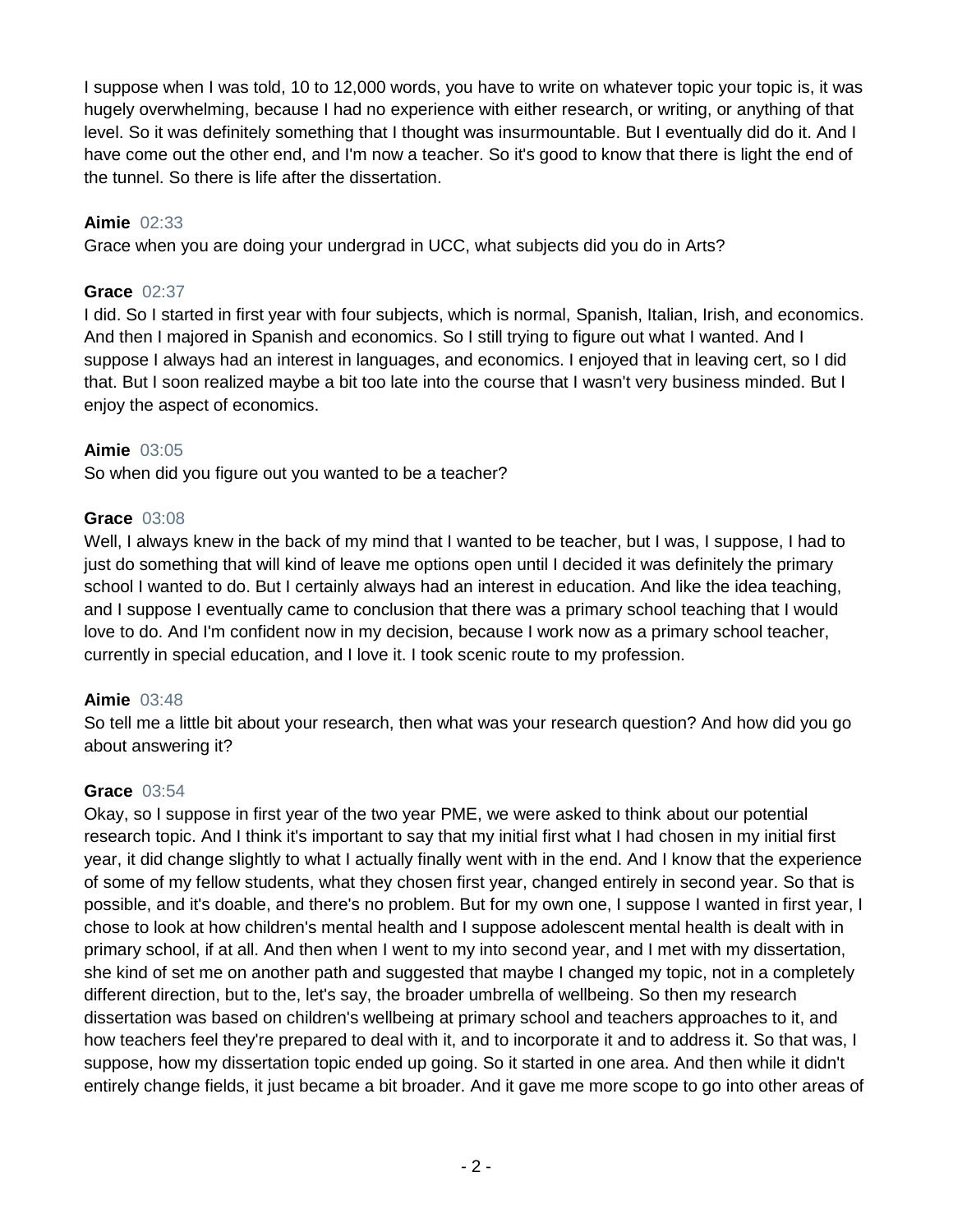wellbeing, and not specifically mental health. So that's kind of how I arrived at my final dissertation topic, which was well being in primary school.

#### **Grace** 05:34

it's a buzzword at the moment, I think. Yeah, it's very topical, very topical, I think. Yes. So as it happened, I mean, when I started my dissertation, as in first year, and when I continued in second year, I think people were really starting to, you know, sit up and really pay attention to this. And now, as you said, it's very topical, and people are paying a lot of attention to it. And I heard only recently on the news, that they were seeing that I'm not sure a small percentage of the jobs advertised for the HSE for child and adolescent psychiatrists, only half of them are filled or some small, you know, percentage of them were filled. So it's definitely something that people are paying more attention to now and realizing that it's actually something that needs to be addressed and something that needs attention.

#### **Aimie** 06:20

okay, well, that was nice that it was yeah, it was something that's actually kind of an emerging area that you found yourself going into

#### **Grace** 06:26

and I felt kind of validated I don't know is validated the right word, but I felt almost like, you know, what I was talking about was relevant. And it kind of gave me the confidence that what I was writing about actually did bear relevance and was actually something that was topical, as you said, so.

#### **Aimie** 06:43

Okay so how did you go about answering that question, what was your research design?

#### **Grace** 06:49

Well, I took a, quite a qualitative approach to my research, which, which involves me interviewing people having focus groups, that kind of idea, rather than quantitative, which would have involved surveys and that kind of thing. So I focused on qualitative research methods. And I had interviews with six teachers, two of those participants, participants were retired teachers, and two of them were principals. And then I had two NQT's. So I felt that I had a good range. And I think that's important when you're doing if you are doing qualitative research, I think it's important to have a range in your sample. I think it's good to have a range, you know, I had participants who had over 40 years of experience in the classroom and in the primary school setting. And then I had people who were just newly out of college, newly qualified, and I suppose thrown in the deep end into the huge minefield that is primary school. So and, and all the challenges that that can bring. So I think that was good that I had a range. And I suppose it's important, it's not easy, everyone leads such busy so I mean, not everyone is forthcoming with giving you their time, because everyone, as I said, is busy. So I mean, it's not easy getting people to sit down with you for 30-60 minutes, whatever your time is. But I think when you do eventually find the sample of people sit down with, you know, they're, they're just, they've a wealth of knowledge, and they give you so much they give you, you know, the real, they give you the body of your research. So, I mean, their interviews, and their feedback is really to be valued because it's so fundamental to your entire research, it gives you your findings, and it gives you, you know, some some real flesh that you can analyze, you know, so yeah, important.

#### **Aimie** 08:52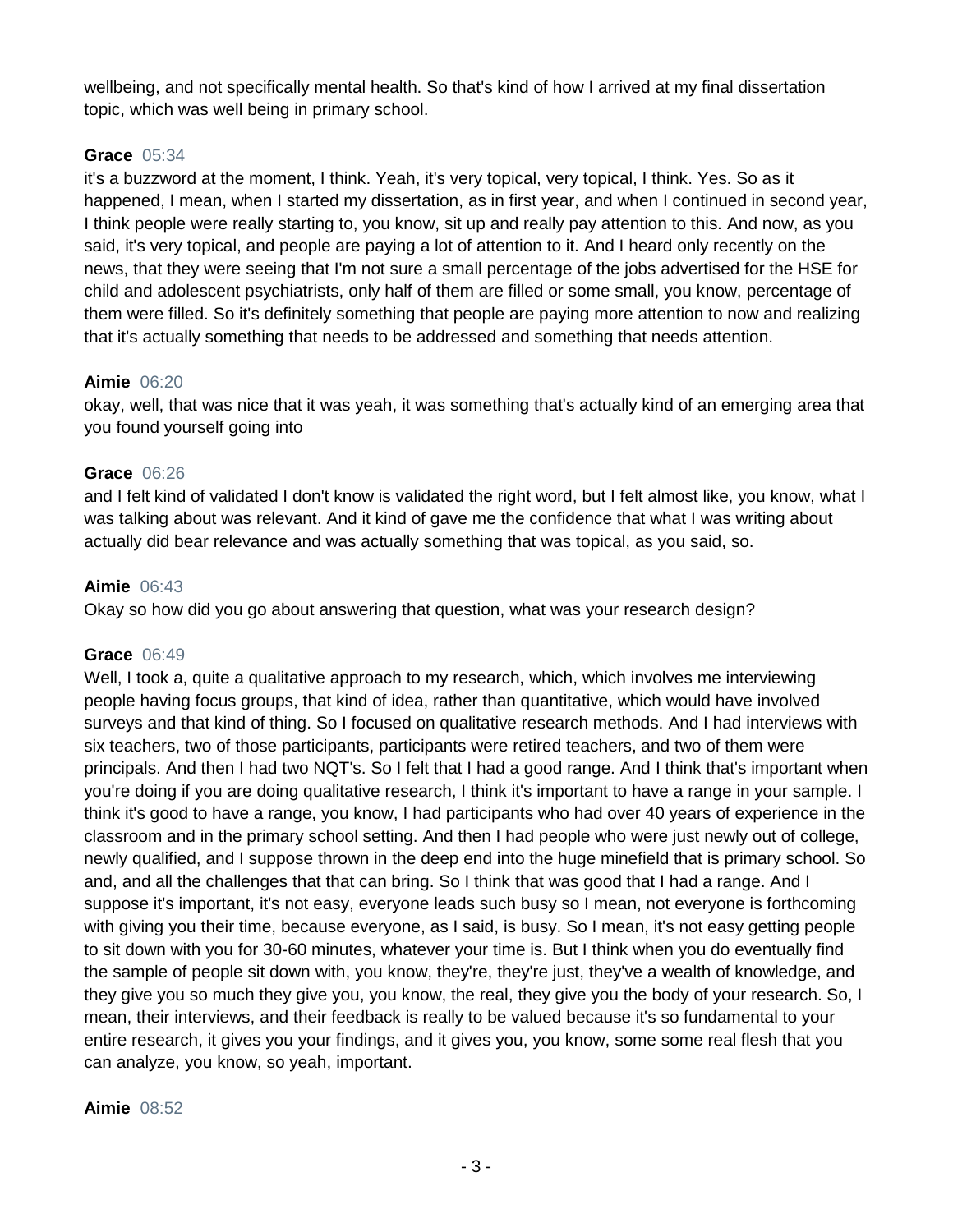So can you tell me, then, what did you find? So you were looking specifically at how children's well being is supported in primary school? Yes. What were some of your key findings?

## **Grace** 09:02

Okay, so I think my most remarkable or memorable finding from my research is probably that a lot of teachers didn't feel that they were adequately trained. And that's something that my supervisor, I remember when I, you know, kind of piloted my questions to her and she saw the word trained, she did kind of, you know, she wasn't a fan of the word, but I suppose that's how I framed it. And my finding one of my most remarkable findings was that a lot of teachers didn't actually feel that they had adequate or sufficient training. I don't know what other word I could use, but they didn't feel hugely confident in dealing with any issues surrounding children's well being. And I suppose they did. Some of them did. Say that. Well, you could do a CPD course or you could, you know, you know, go on courses or do training weeks or something on well being. While you're in college you don't actually you're not there's no specific module or, you know, it's not hugely addressed maybe in SPHE, and things like that. But that was certainly one find it finding that I discovered that a lot of teachers didn't feel well equipped to deal with issues surrounding children's well being their overall well being

## **Aimie** 10:23

So was it that they didn't feel confident addressing issues that might arise in conversation with children? Or was it that they didn't feel equipped teaching children how to look after their own wellbeing?

#### **Grace** 10:35

I think it was a bit of both, they certainly felt that. And another thing that came to light was that a lot of the teachers, almost all of the teachers expressed how overloaded they were, with what they had to get through, you know, they have so many subjects, so many curricula, to get through that really, maybe subconsciously, child's well being is almost put on the back burner. And that's something that, you know, it's it's okay, that'll be dealt with at home. And my job is to get through this, this and this. And, you know, a lot of them find well, really upon reflection, is it a priority of mine that I'm looking after their well being? Do I know the telltale signs? Do I know how to deal with it? Things like that. So I suppose it was a very enlightening research for me.

## **Aimie** 11:24

So when you were talking about wellbeing? How would you define well being?

#### **Grace** 11:28

Well, that was that was a huge part of my research, actually. Because upon, you know, having done a lot of research, I discovered that actually, welbeing is a very ambiguous term. And there are so many different understandings of it. And even through my the six interviews that I did, my one of my first questions was, what is your understanding of wellbeing. And it was remarkable how each participant had such a different, you know, take on what well being was, you know, some of them mentioned all the different aspects, you know, there's physical well being, there's mental well being, there's educational wellbeing social wellbeing all these different aspects. Whereas some teachers out there, and some of the teachers that I interviewed, they only had it in their mind that wellbeing was one element of it. So that actually set me on the road in my in my research, to address and analyse all the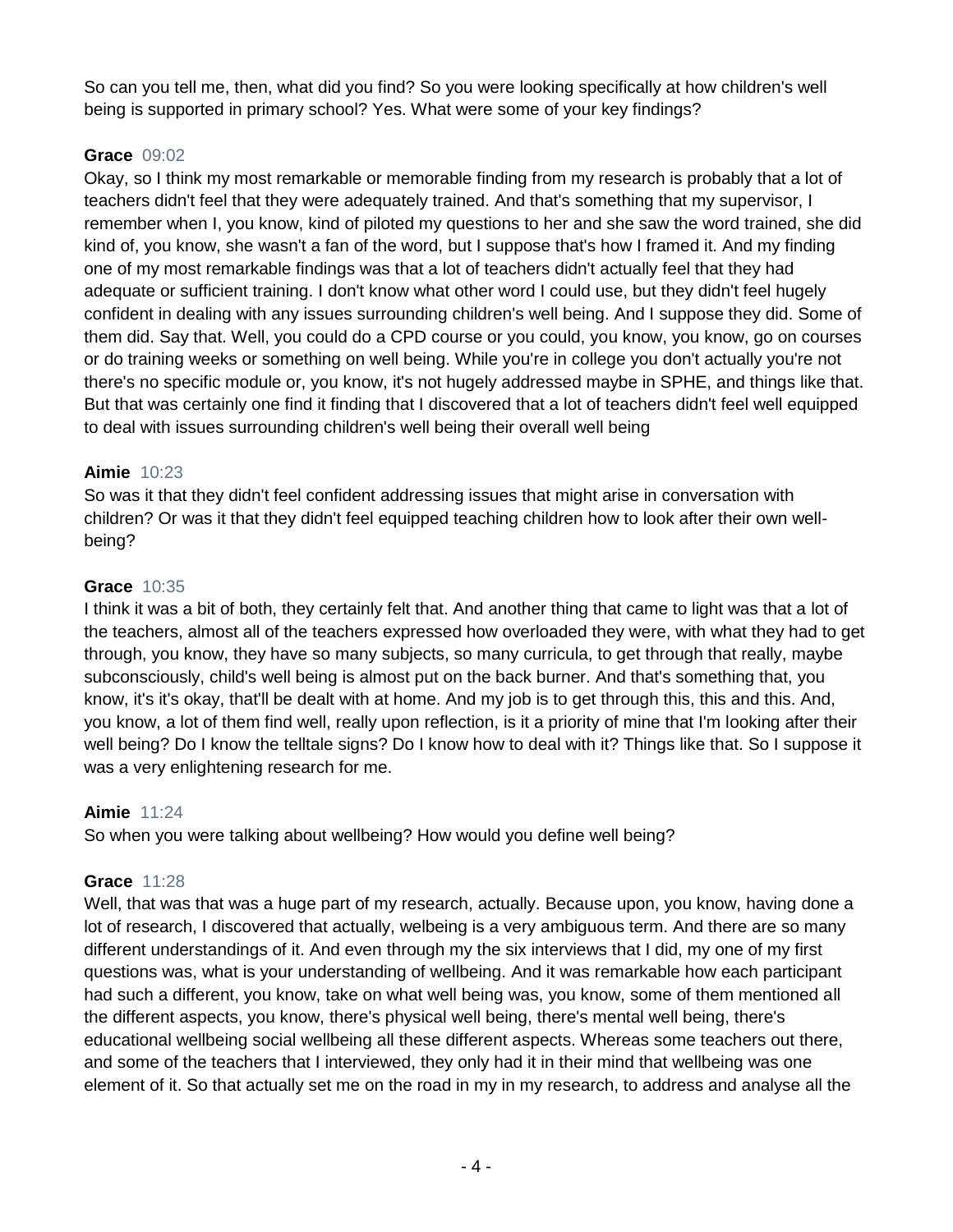different types of wellbeing. And in turn, look at the research that was already there for each wellbeing for each element of well being so.

## **Aimie** 12:29

Did you find that teachers or policy or research had a tendency to focus on one particular type of well being over another?

#### **Grace** 12:37

Well, I suppose Yes, and No, I mean, some of the policies or the research that I found, or the readings that I did, they were very much focused in on one element, rather than overall, because I mean, it is such an all encompassing term that it is hard to, you know, not acknowledge each and every one of them. So I think that there was different papers for different specific ones. So that meant that I quickly made me realize that I needed to have different sections in my dissertation for the different elements to address the meet, to address each of them and that I couldn't just, you know, it really made me realise how broad the term was. And that how, why, why and how I had to break it up in different sections.,

#### **Aimie** 13:22

Okay, so even in the in the national curriculum, the fact that there is time for PE the fact that there is time for music, the fact that there is SPHE like, is a child's well being supported by the curriculum?

#### **Grace** 13:40

Well, I mean, as you know, a lot of the curricula is being updated at the moment. So some of them are really say, for example, the 1999, curriculum, a lot of that is focused more like academic side. And while the SPHE and PE curriculum do address well being, I don't know if it was emphaised or put to the forefront of the learning outcomes. So I think in the newer curriculum, curricula, there's certainly more scope for it. And people are becoming more aware of it, particularly, for example, with the new language curriculum, there are elements in the oral strand of that which you know, actually touch on well being and how you can incorporate that and how you can almost, you know, was a big buzzword, you know, when you can integrate sphe with oral language and make it a really nice lesson, which is beneficial for both English and SPHE but definitely SPHE and PE, were where I found the main they were the two subjects that I found were the main subjects to address well being, whereas I think that there is more scope and could be addressed in all subjects and brought into all subjects and for example, in when you're teaching, you know, you might have 10 minutes in the morning or half an hour in the morning where you might do meditation, or you might do 10 At 10 you know, which is great physical wellbeing, whereas I think your timetable is so overloaded, and you have to get so much done in the day. And sometimes it's hard to factor that in. Whereas I think if there was a subject, you know, designated to doing those kinds of things, whether it be it meditation be it 10, at 10, be ait nature walk or things like that, which I know nature walk can be, you know, his part of geography and all that. But I think if there was more designated time for, for well being be great. I don't know if my rafter answered your question.

## **STER** 15:32

We hope that you're enjoying this podcast episode. And if you'd like to read a researchers published work, please visit STER.ie for all details, a full transcript of this recording will also be available.

#### **Aimie** 15:45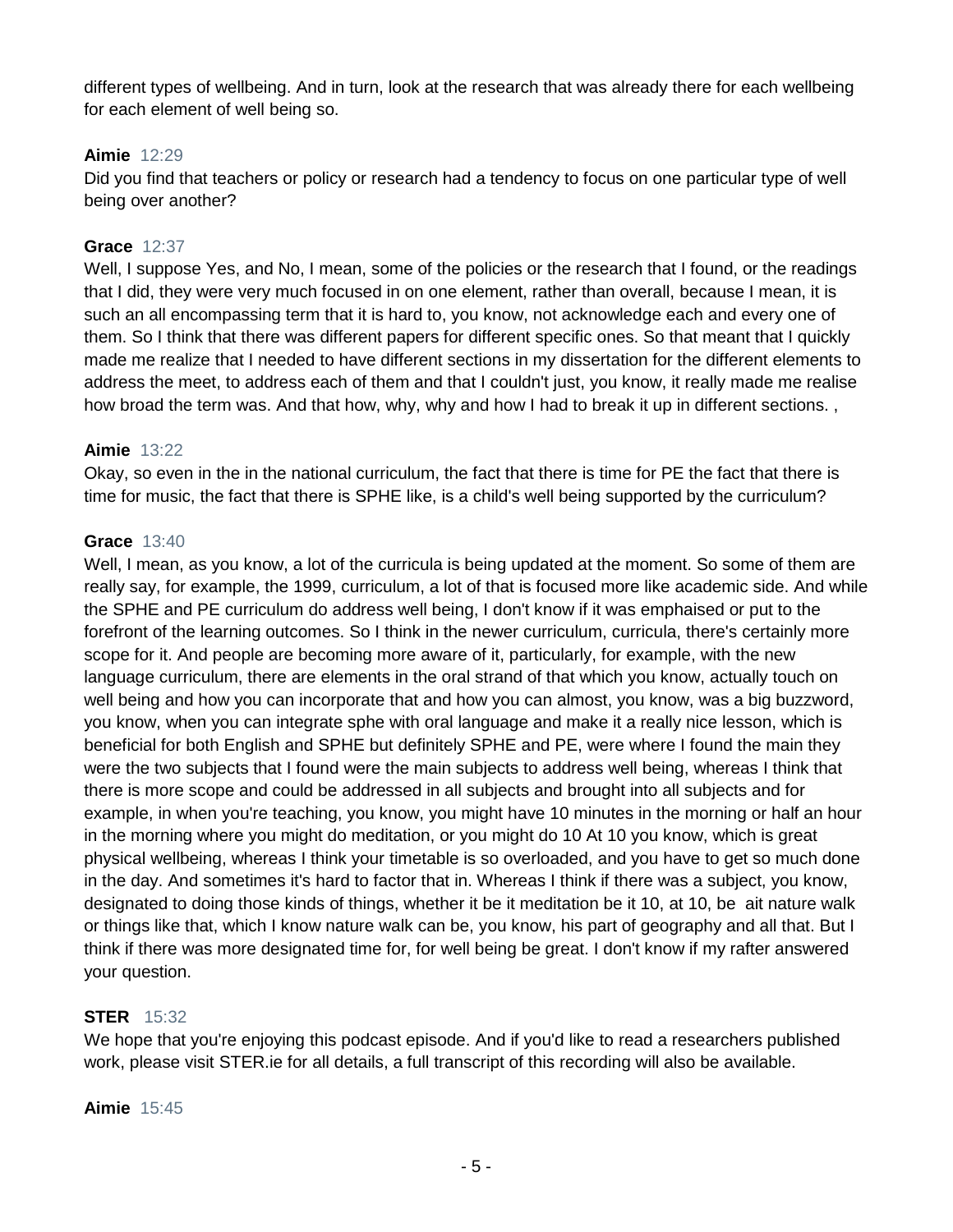I'm just thinking now, as you're talking, do you think this it is up to the individual teacher, even though wellbeing is present in the curriculum? In certainly in some areas? Do you think that it's up to the individual teacher to prioritise it?

# **Grace** 16:01

I suppose it is up to the individual teacher to prioritise it. That's what I found. Because, I mean, if you do, you know, you're there to teach the curriculum. And let's say if you don't prioritise the well being, you're not doing anything wrong, you're there teaching, you're teaching what you're teaching, whereas I think it is go that extra little that going the extra mile to incorporate it. Whereas I think that it may be could be, you know, incorporated or implemented into policies, that it is your duty, and it is part of your job to incorporate it, rather than a teacher taking it upon themselves to do it. And to bring it into the classroom, I think it should be, you know, paramount to the teachers practice, and, you know, Paramount, and all your reflections and all these lesson plans, I think it should be there. And it should not only be paramount or, you know, incremental, I think it should be mandatory and necessary you know.

## **Aimie** 16:55

Okay, so even though you're a teacher now, and you know, how overloaded everything is and the school day is, you think there should be an additional focus?

## **Grace** 17:03

I suppose, maybe not an additional subject, because that would just be contradicting what I said, what I think that maybe it should be somehow brought into what's already there, maybe that'd be a better approach. And I, you know, it's funny, we were talking before, we sat down here, a few of us were talking about how, you know, when you're doing your PME, and you're doing your essays or whatever, you have your assignments, it's, you're writing it in such a, you know, ideal world where, you know, the children sit down properly, and everything is fine, and there's no disruptions, and there's no, you know, interruptions to the day, but when you're actually teaching and on the ground, you see how all these things that you read about and all these things that you're talking the lectures, they're absolutely wonderful, and they're amazing. In an ideal world, but life is life and things happen and, you know, things you, you know, talk about and doing, and I suppose things that I even wrote about in my dissertation, I can see now how they actually wouldn't, wouldn't work in the real world. You know, so I think it's, you definitely get another perspective on things when you're out teaching, you know,

## **Aimie** 18:13

Given that, is there anything from your findings or your recommendations from your dissertation that you do think would work for yourself as a teacher even?

## **Grace** 18:21

Yes. I think maybe allocating time, that was one of my recommendations, allocating time in the day to do something which would benefit the child's well being, you know, any aspects of any aspect of their well being, I think, allowing 10 minutes at the end of the day, or at the start of the day, or any time of the day to do it. And I sort of now that I'm teaching I can see, not only the benefit, but the possibilities that there is to do that, while I am, you know, over while, like many teachers, I'm overloaded with, you know, things I have to get done. And this, that and, the other I think that, you know, I can make time for it, and it's so important that I do,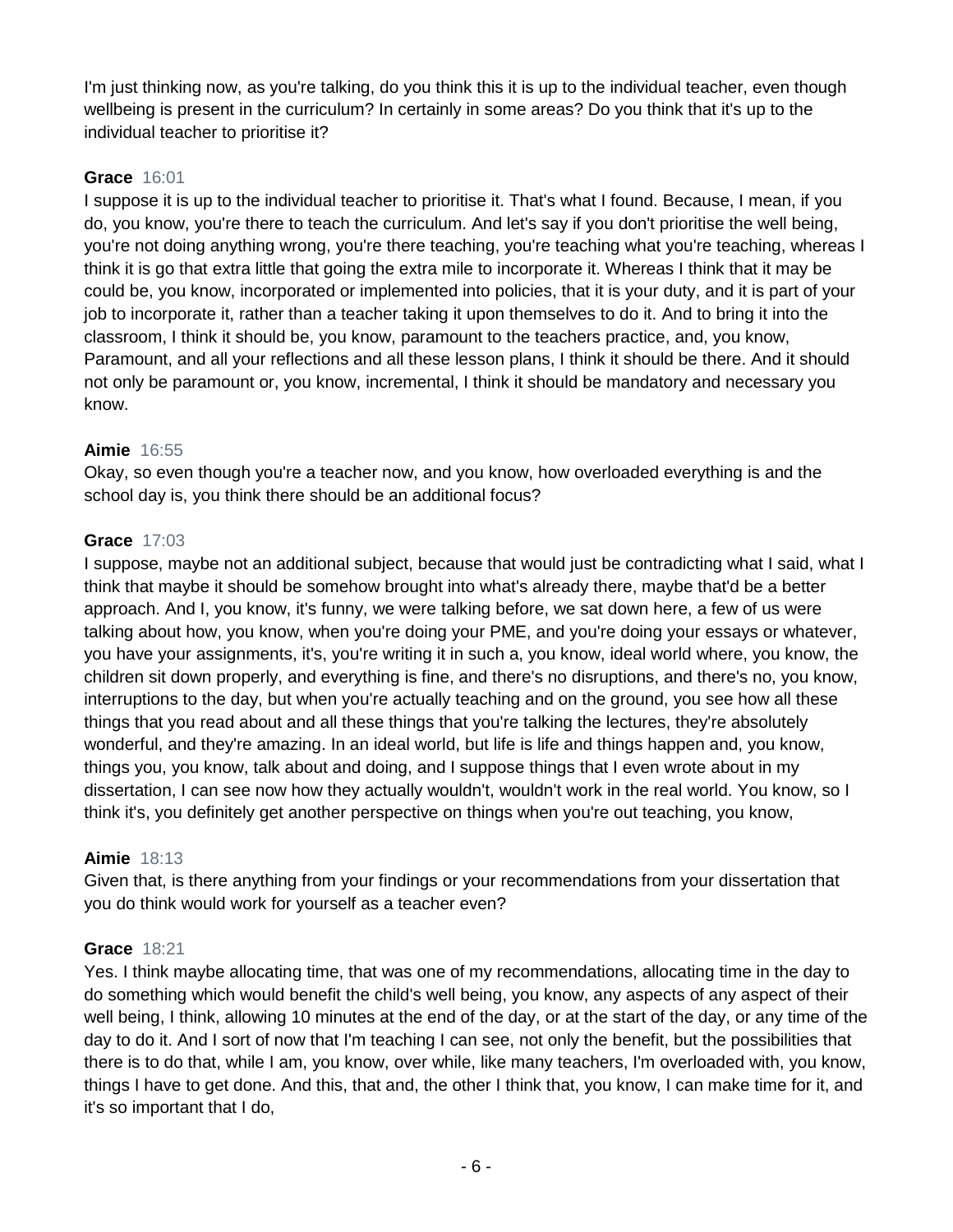#### **Aimie** 19:01

okay, so what is the benefit then, of making that time for a 10 minute meditation or whatever it is

## **Grace** 19:08

Well I suppose it's giving the child a holistic education, and like, you know, ensuring that they, you know, when they come home, that they when they go home from school, not only have they learned a great deal academically, but that they feel that they have been, you know, they feel happy going home, or that they feel, you know, that they're valued going home.

#### **Aimie** 19:35

I'm just thinking like, what is the benefit? I suppose it's, it's having it's letting them to have time. Yes. So yeah, and even learning how to express themselves.

#### **Grace** 19:44

Yeah, maybe perhaps. You know, it's amazing what happened, what what can come out, you know, I have a huge interest in art and it's amazing. I think what can come out, you know, when you're doing art or you know, art is is a form of expression, and it'd be it drama be it art visual arts or music, it's amazing what feelings can be provoked when you're doing art. So I think even, you know, I found in my dissertation that arts, the arts and well being there is a connection there that could be far more developed. And that could be really, you know, looked into, I suppose, because sometimes some teachers may, you know, put the art education, those subjects on the backburner, they might say, Okay, I'll do that if I have time, or you know, or, you know, they may use as a treat, when really, you could use that as your well being to, to develop skills or to develop social, you know, to learn about the child and the child may present an anxieties they might have through a piece of drama they're presenting or through piece of art that they make, or, you know, music that they compose, or music that they react to. And you know, music is really poignant, and it can really bring out emotions that you or a child may have buried deep inside. So I think it's crucial that, you know, our attention is paid to arts as well, which is sometimes overlooked. I've learned.

## **Aimie** 21:09

So when you were saying there that teachers don't feel like they're adequately trained to use the word, I'd say educated?

#### **Grace** 21:16

Yeah, much better. I'll go with that.

## **Aimie** 21:19

So if teachers don't feel like they're adequately educated to integrate well being or prioritise well being in the week or in the day in school? Is there any advice that you could give them? That they could take away just from the research that you've done? if they want to make sure that they're giving the child a holistic education, which I'm sure every teacher

#### **STER** 21:50

Yes, yeah, absolutely. Well, I suppose maybe, you know, when you're making out your, if you are making a lesson plan for subject, you know, you have your, it's been so long now, you have your, you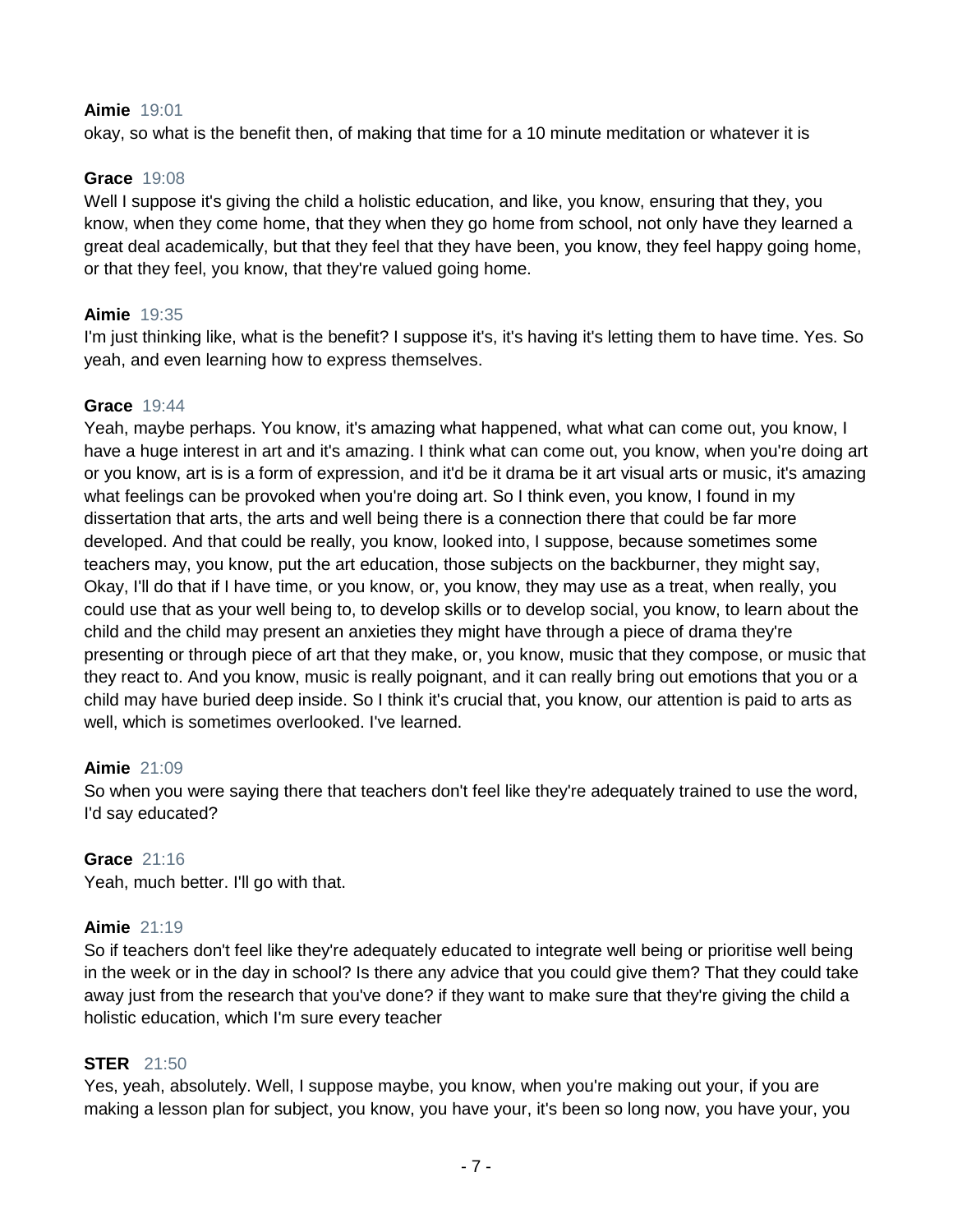know, daytime subject learning outcomes, you know, you might have a section at the end of it, what did I do to benefit the child's well being, or just think, you know, have it in your mind the whole time, how is this benefiting the child's well being, it might be, I don't know, something so. So, it might be something that you think is so totally unrelated to wellbeing, you might be teaching volcanoes and geography, you know, try and bring that back to, as I touched on earlier, you know, you can have various educational wellbeing. So even through teaching and allowing the child to, you know, come away from the textbooks for a little while, and, you know, explore it themselves, or really think about something you're touching on their educational well being there. But even you could bring it back to their own, you know, personal, maybe their mental well being, and I don't know, trying to incorporate in some way or, you know, for the homework that night, they might go home and talk to their parents by the volcanoes or, I don't know, interview someone about something, you know, change the homework up, you know, I think homework is, I suppose, quite topical at the moment as well. And, you know, you can incorporate Well, being in the homework, you know, homework doesn't always have to be do, you know, page, page 27 Questions A to, F, you can have your homework, you know, go home and speak to someone, go home and interview your grandparent go home. And I don't know, play outside for 10 minutes, you know, get away from the ps4, whatever it is they're playing on, and just go outside, I guess. So maybe think about the homework you're giving? Could you change that up to benefit their well being? Could you change how you, you know, do a Friday test? Could you change the assessment? You know, I know, I, through my research, I learned that the assessment and the Friday test, it really evokes huge stress anxieties and children that you wouldn't even think, and I suppose maybe you could change, change? Or think about how you do that? Could you design a different way to benefit them or to, you know, you would still be assessing them but doing it in a different way? Or could you have more fun in the classroom, you know, sit in a circle change how you sit for the day, you know, one day a week can they sit next to who they want to, you know, have circle time was so I think valuable and sometimes so underrated the benefits of circle time and the benefits of having a speaking tool where you can only speak where you have it and you have respect for the people or person and speaking. I think that it really is so, so important, and so much can come out of that. So perhaps something you could incorporate. I know when I was when I had a class. Last term. It was something that I did for almost every SPHE lesson where we sat in a circle, and sometimes it was more fun and we had roleplay and other times it was you know, we talked about things that were quite serious and you know, that in itself takes a lot of that's hard to get the mood right in the classroom because you know, they might be distracted or they might be you know, really energetic and you have to set the, you know, set the right mood for that kind of thing. But I think circle time was hugely beneficial. And you don't have to just do for SPHE you could do another subject too an oral language class, you know, the opportunities are endless.

## **Aimie** 25:14

Some really good suggestions in there. Would you recommend the teachers go on some sort of CPD course around wellbeing just so that they feel themselves more confident?

#### **Grace** 25:27

Absolutely. Because the main finding that was, you know, common across all interview participants, was that each and every one of them felt that they weren't adequately trained, when, as you said, they weren't adequately educated, to deal with any any well being issues that come up. So I think it would be great idea for them to do some kind of CPD course, or, you know, in service day or whole school